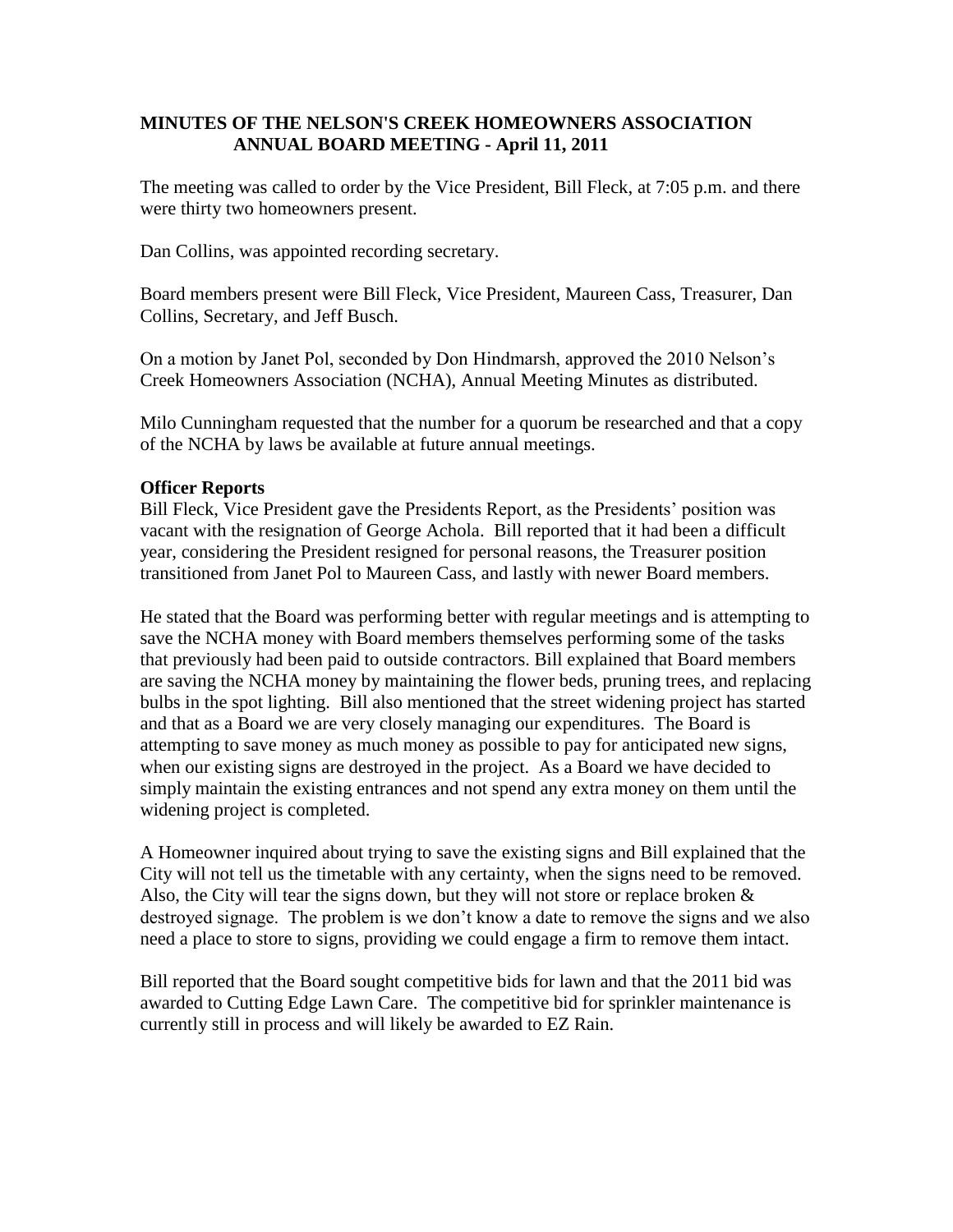#### **Treasurer's Report by Maureen Cass**

Maureen reported that she had taken over July 1s for Janet Pol and was still very much learning. She presented the Income Statement for 2010 and the Proposed budget for 2011. Among questions that arose were an expenditure of \$106.49 for a movie night for the kids. Milo Cunningham expressed his disapproval over the expenditure and Terry Zahn volunteered to pay \$100 of the cost. Maureen stated that she showed a movie this fall to  $20 - 30$  kids and would like to continue this again this year. Janet Pol suggested that the NCHA Board investigate verify that this would not violate any copyright laws.

A Homeowner asked about why the meeting had not been promoted with signs placed at the entrances. Maureen Cass and Bill Fleck explained that the NCHA Board in another effort to cut costs, created a website last year. The website was used this year to advertise the Homeowners meeting and also for announcements that previously were communicated in the newsletter. Last year each Homeowner was mailed a refrigerator magnet and note that announced and promoted the website: [www.nelsonscreek.org](http://www.nelsonscreek.org/) Password NCHA445

The annual meeting signs are misplaced new ones will be ordered for next year. Maureen further explained the 2011 Annual Meeting was officially announced to 100% of the Homeowners in a mailing dated April 1, 2011. The sane mailing also included the proposed 2011 budget and the annual dues notice. Milo Cunningham objected to using the website notifying Homeowners on the website via the internet as some Homeowners may not have internet access. Bill Fleck then asked if any of the Homeowners present did not have internet access and everyone present did have internet access.

Maureen Cass stated that we are working on a newsletter e-mail notification system. She said a questionnaire was placed in the annual meeting notice that requested e-mail addresses as well as tonight we captured e-mail addresses. Maureen also said a place on the website will be dedicated to updating each Homeowners information.

Another Homeowner asked why the Income Statement was not accompanied by a Balance Sheet. Maureen Cass stated that she is still learning the Treasurer's position, but a Balance Sheet, checking, & money market account balances will be provided on the website and at next years' Annual Meeting.

Homeowners asked other questions regarding the budget, including the supply budget and regarding the collection of delinquent accounts. Jeff Busch explained that he has taken on a responsibility to call delinquent Nelson's Creek accounts. He explained our goal is to lower the accounts receivables and continue to file property liens when dues are owed for multiple years. .

On a motion by Jack Cheloha, seconded by Milo Cunningham, approved the 2011 NCHA budget, as mailed and distributed.

Janet Pol, former Treasurer, stated that in prior years we have always also approved a \$3,000 contingency fund as part of the budget. She said a contingency fund is suggested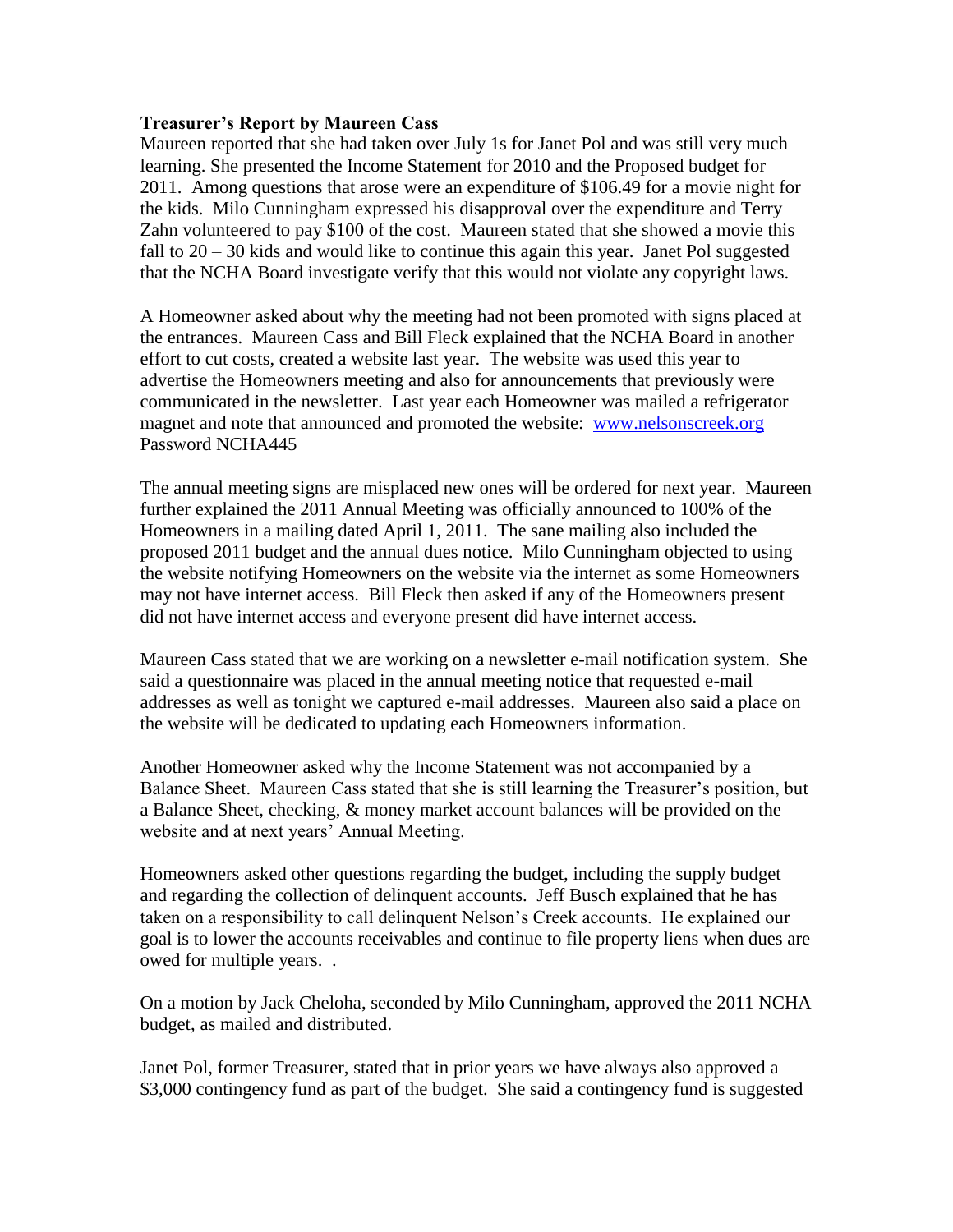because our By Laws require a majority of the Homeowners approval, for any nonbudgeted expenditure over \$2,500. Janet said a contingency is necessary if for example a well head needs major repairs.

On a motion by Janet Pol, seconded by Don Hindmarsh, approved a \$3,000 contingency fund be added to the 2011 NCHA budget..

#### **OLD BUSINESS**

None

# **NEW BUSINESS**

A Homeowner asked about the covenants regarding trash cans being stored within sight of the street. Bill Fleck explained that this is prohibited and that he and former President George Achola have visited homes following up on these and other types of complaints. He reminded Homeowners that it is also their responsibility to discuss infractions with their neighbors when they see problems. He said that why it may be unpopular, it is also their responsibility to go to these neighbors first. Bill reminded the Homeowners that Board members & Officers serve NCHA and receive no compensation.

Board member Jeff Busch discussed how the Board recently acted upon a complaint regarding the yellow house on Nelson's Creek Drive with garbage in the drive way and on the side yard. He called the real estate agent was able to get most of the trash promptly hauled away.

Another Homeowner discussed a trash dumpster in left in a drive way on Burdette Street for an inordinate amount of time. Jeff Busch said he had received the complaint, followed up on it with phone calls to the owner, and the dumpster was removed thereafter.

Another Homeowner asked if it were legal to own and rent a home in Nelson's Creek and Don Hindmarsh discussed that rental homes are perfectly legal.

# **SID NEWS**

Janet Pol and Bill Fleck as SID Board members discussed that a firm has been contracted by the SID to spray out the sewer system. Janet described that the sewer is checked for problem areas with a camera and then water jets are used to flush grease and other debris out of the system. She said a clogged sewer system could be a potential liability to the SID if it backed up into a basement.

Janet also said that bad concrete is being replaced in three phases and the street sweeper will be coming through the SID soon.

# **ELECTIONS**

A Homeowner asked and Dan Collins reported that the current Board is elected for two year terms and is presently comprised of: Maureen Cass, Treasurer, elected 2010 Dan Collins, Secretary, elected 2010